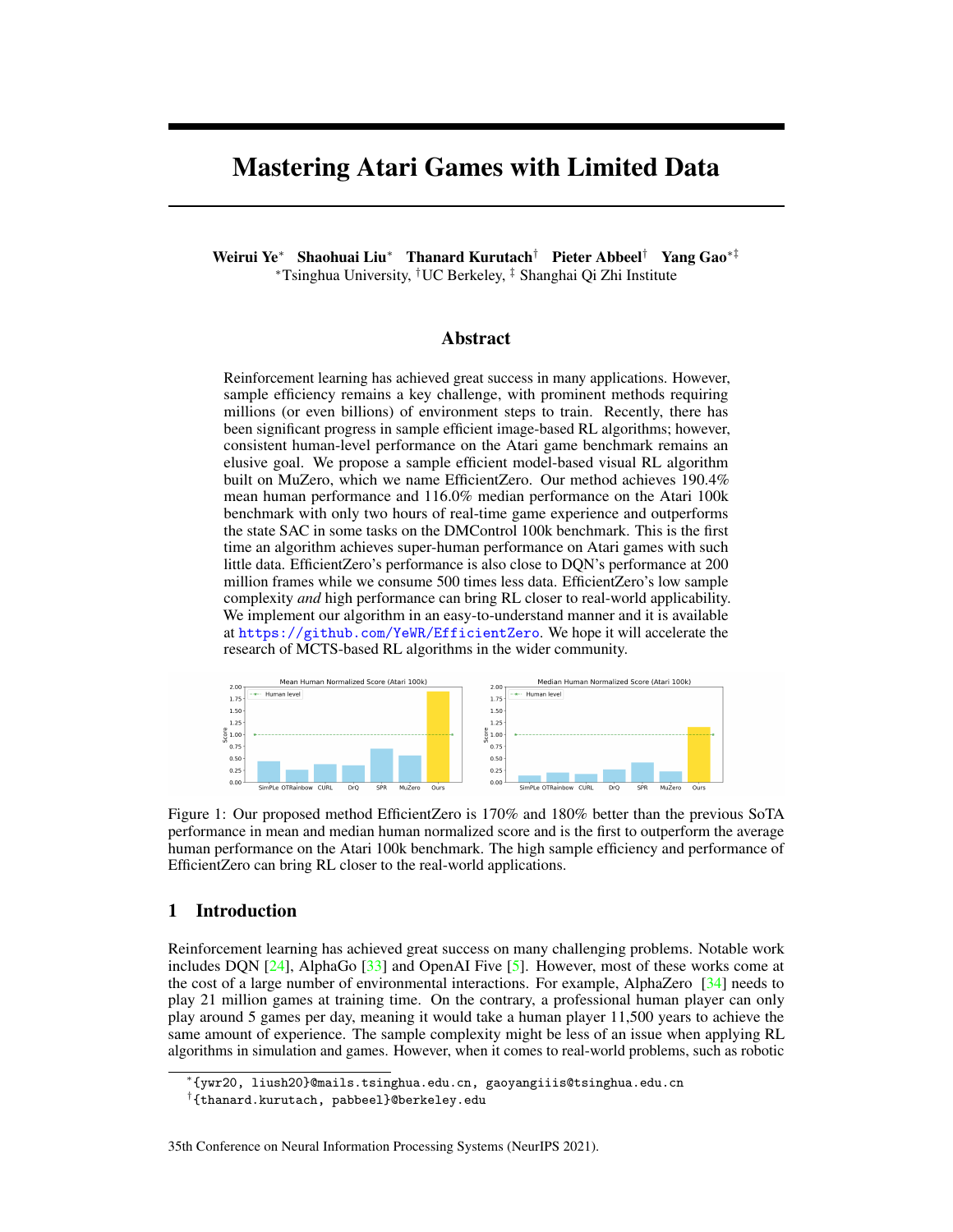manipulation, healthcare, and advertisement recommendation systems, achieving high performance while maintaining low sample complexity is the key to viability.

People have made a lot of progress in sample efficient RL in the past years [\[8,](#page-10-1) [10,](#page-10-2) [35,](#page-12-2) [22,](#page-11-1) [21,](#page-11-2) [32,](#page-11-3) [18\]](#page-11-4). Among them, model-based methods have attracted a lot of attention, since both the data from real environments and the "imagined data" from the model can be used to train the policy, making these methods particularly sample-efficient  $[8, 10]$  $[8, 10]$  $[8, 10]$ . However, most of the successes are in state-based environments. In image-based environments, some model-based methods such as MuZero [\[27\]](#page-11-5) and Dreamer V2 [\[14\]](#page-10-3) achieve super-human performance, but they are not sample efficient; other methods such as  $SimPLe [18]$  $SimPLe [18]$  is quite efficient but achieve inferior performance (0.144 human normalized median scores). Recently, data-augmented and self-supervised methods applied to modelfree methods have achieved more success in the data-efficient regime [\[32\]](#page-11-3). However, they still fail to achieve the levels which can be expected of a human.

Therefore, for improving the sample efficiency as well as keeping superior performance, we find the following three components are essential to the model-based visual RL agent: a self-supervised environment model, a mechanism to alleviate the model compounding error, and a method to correct the off-policy issue. In this work, we propose EfficientZero, a model-based RL algorithm that achieves high performance with limited data. Our proposed method is built on MuZero. We make three critical changes: (1) use self-supervised learning to learn a temporally consistent environment model, (2) learn the *value prefix* in an end-to-end manner, thus helping to alleviate the compounding error in the model, (3) use the learned model to correct off-policy value targets.

As illustrated as Figure [1,](#page-0-0) our model achieves state-of-the-art performance on the widely used Atari [\[4\]](#page-10-4) 100k benchmark and it achieves super-human performance with only 2 hours of real-time gameplay. More specifically, our model achieves 190.4% mean human normalized performance and 116.0% median human normalized performance. As a reference, DQN  $[24]$  achieves 220% mean human normalized performance, and 96% median human normalized performance, at the cost of 500 times more data (200 million frames). To further verify the effectiveness of EfficientZero, we conduct experiments on some simulated robotics environments of the DeepMind Control (DMControl) suite. It achieves state-of-the-art performance and outperforms the state SAC which directly learns from the ground truth states. Our sample efficient and high-performance algorithm opens the possibility of having more impact on many real-world problems.

# 2 Related Work

#### 2.1 Sample Efficient Reinforcement Learning

Sample efficiency has attracted significant work in the past. In RL with image inputs, model-based approaches [\[13,](#page-10-5) [12\]](#page-10-6) which model the world with both a stochastic and a deterministic component, have achieved promising results for simulated robotic control. Kaiser et al. [\[18\]](#page-11-4) propose to use an action-conditioned video prediction model, along with a policy learning algorithm. It achieves the first strong performance on Atari games with as little as 400k frames. However, Kielak [\[19\]](#page-11-6) and van Hasselt et al. [\[39\]](#page-12-3) argue that this is not necessary to achieve strong results with model-based methods, and they show that when tuned appropriately, Rainbow  $[16]$  can achieve comparable results.

Recent advances in self-supervised learning, such as SimCLR [\[6\]](#page-10-7), MoCo [\[15\]](#page-10-8), SimSiam [\[7\]](#page-10-9) and BYOL [\[11\]](#page-10-10) have inspired representation learning in image-based RL. Srinivas et al. [\[35\]](#page-12-2) propose to use contrastive learning in RL algorithms and their work achieves strong performance on image-based continuous and discrete control tasks. Later, Laskin et al.  $[22]$  and Kostrikov et al.  $[21]$  find that contrastive learning is not necessary, but with data augmentations alone, they can achieve better performance. Schwarzer et al. [\[32\]](#page-11-3) propose a temporal consistency loss, which is combined with data augmentations and achieves state-of-the-art performance. Notably, our self-supervised consistency loss is quite similar to Schwarzer et al. [\[32\]](#page-11-3), except we use SimSiam [\[6\]](#page-10-7) while they use BYOL [\[11\]](#page-10-10) as the base self-supervised learning framework. However, Schwarzer et al. [\[32\]](#page-11-3) only apply the learned representations in a model-free manner, while we combine the learned model with model-based exploration and policy improvement, thus leading to more efficient use of the environment model.

Despite the recent progress in the sample-efficient RL, today's RL algorithms are still well behind human performance when the amount of data is limited. Although traditional model-based RL is considered more sample efficient than model-free ones, current model-free methods dominate in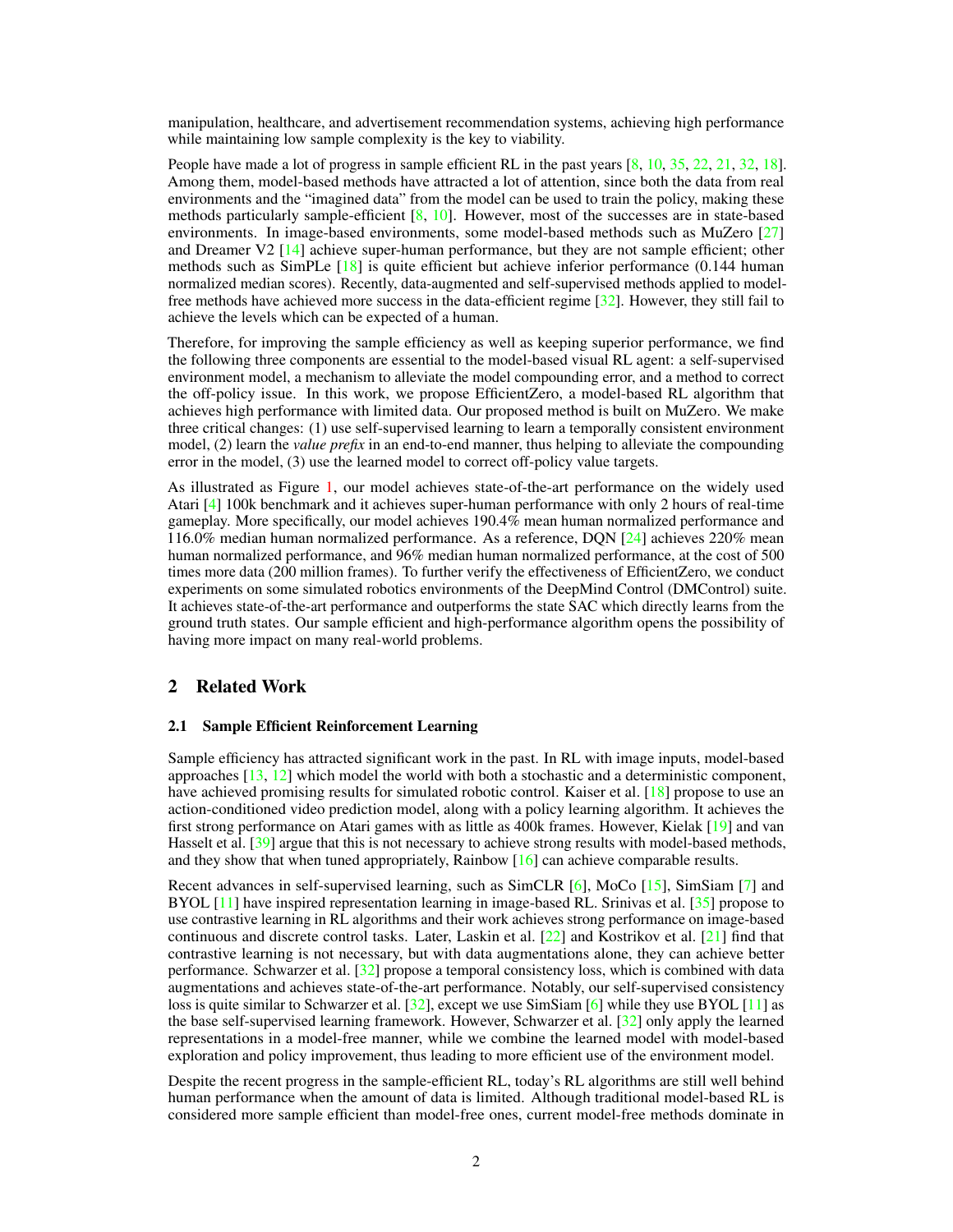terms of performance for image-input settings. In this paper, we propose a model-based RL algorithm that for the first time, achieves super-human performance on Atari games with limited data.

#### 2.2 Reinforcement Learning with MCTS

Temporal difference learning [\[24,](#page-11-0) [38,](#page-12-4) [40,](#page-12-5) [16\]](#page-11-7) and policy gradient based methods [\[25,](#page-11-8) [23,](#page-11-9) [29,](#page-11-10) [31\]](#page-11-11) are two types of popular reinforcement learning algorithms. Recently, Silver et al. [\[33\]](#page-12-0) propose to use MCTS as a policy improvement operator and has achieved great success in many board games, such as Go, Chess, and Shogi [\[34\]](#page-12-1). Later, the algorithm is adapted to learn the world model at the same time [\[27\]](#page-11-5). It has also been extended to deal with continuous action spaces [\[17\]](#page-11-12) and offline data [\[28\]](#page-11-13). These MCTS RL algorithms are a hybrid of model-based learning and model-free learning.

However, most of them are trained with a lot of environmental samples. Our method is built on top of MuZero [\[27\]](#page-11-5), and we demonstrate that our method can achieve higher sample efficiency while still achieving competitive performance on the Atari 100k benchmark. de Vries et al. [\[9\]](#page-10-11) have studied the potential of using auxiliary loss similar to our self-supervised consistency loss. However, they only test on two low dimensional state-based environments and find the auxiliary loss has mixed effects on the performance. On the contrary, we find that the consistency loss is critical in most environments with high dimensional observations and limited data.

#### 2.3 Multi-Step Value Estimation

In Q-learning [\[41\]](#page-12-6), the target Q value is computed by one step backup. In practice, people find that incorporating multiple steps of rewards at once, i.e.  $z_t = \sum_{i=0}^{k-1} \gamma^i u_{t+i} + \gamma^k v_{t+k}$ , where  $u_{t+i}$  is the reward from the replay buffer,  $v_{t+k}$  is the value estimation from the target network, to compute the value target  $z_t$  leads to faster convergence  $[24, 16]$  $[24, 16]$  $[24, 16]$ . However, the use of multi-step value has off-policy issues, since  $u_{t+i}$  are not generated by the current policy. In practice, this issue is usually ignored when there is a large amount of data since the data can be thought as approximately on-policy. TD( $\lambda$ ) [\[36\]](#page-12-7) and GAE [\[30\]](#page-11-14) improve the value estimation by better trading off the bias and the variance, but they do not deal with the off-policy issue. Recently, image input model-based algorithms such as Kaiser et al. [\[18\]](#page-11-4) and Hafner et al. [\[12\]](#page-10-6) use model imaginary rollouts to avoid the off-policy issue. However, this approach has the risk of model exploitation. Asadi et al. [\[2\]](#page-10-12) proposed a multi-step model to combat the compounding error. Our proposed model-based off-policy correction method starts from the rewards in the real-world experience and uses model-based value estimate to bootstrap. Our approach balances between the off-policy issue and model exploitation.

## 3 Background

#### 3.1 MuZero

Our method is built on top of the MuZero Reanalyze  $[27]$  algorithm. For brevity, we refer to it as MuZero throughout the paper. MuZero is a policy learning method based on the Monte-Carlo Tree Search (MCTS) algorithm. The MCTS algorithm operates with an environment model, a prior policy function, and a value function. The environment model is represented as the reward function  $\mathcal{R}$  and the dynamic function  $\mathcal{G}: r_t = \mathcal{R}(s_t, a_t), \hat{s}_{t+1} = \mathcal{G}(s_t, a_t)$ , which are needed when MCTS expands a new node. In MuZero, the environment model is learned. Thus the reward and the next state are approximated. Besides, the predicted policy  $p_t$  = acts as a search prior over actions of a node. It helps the MCTS focus on more promising actions when expanding the node. MCTS also needs a value function  $V(s_t)$  that measures the expected return of the node  $s_t$ , which provides a long-term evaluation of the tree's leaf node without further search. MCTS will output an action visit distribution  $\pi_t$  over the root node, which is potentially a better policy, compared to the current neural network. Thus, the MCTS algorithm can be thought of as a policy improvement operator.

In practice, the environment model, policy function, and value function operate on a hidden abstract state  $s_t$ , both for computational efficiency and ease of environment modeling. The abstract state is extracted by a representation function H on observations  $o_t$ :  $s_t = H(o_t)$ . All of the mentioned models above are usually represented as neural networks. During training, the algorithm collects roll-out data in the environment using MCTS, resulting in potentially higher quality data than the current neural network policy. The data is stored in a replay buffer. The optimizer minimizes the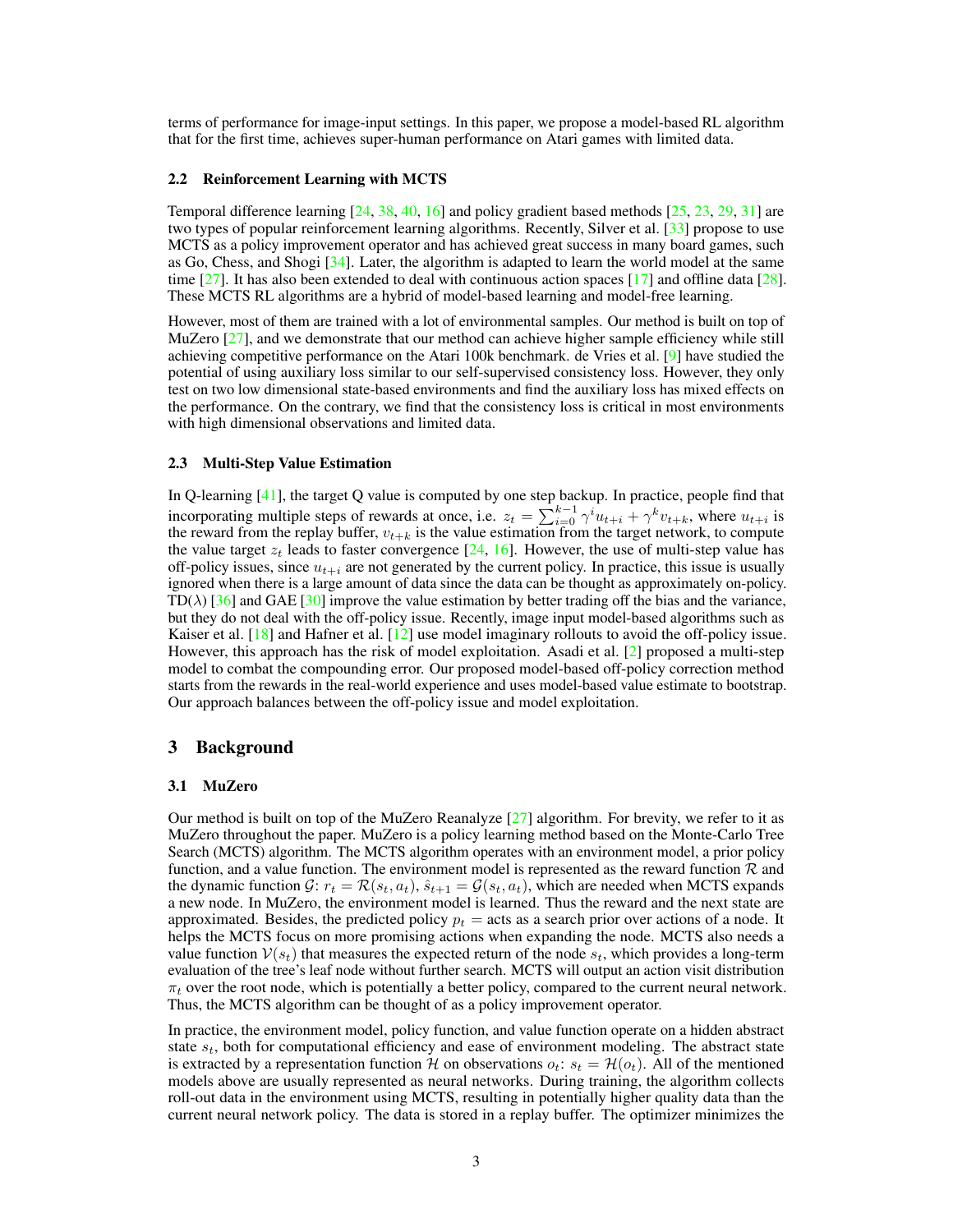following loss on the data sampled from the replay buffer:

$$
\mathcal{L}(u_t, r_t) + \lambda_1 \mathcal{L}(\pi_t, p_t) + \lambda_2 \mathcal{L}(z_t, v_t)
$$
\n<sup>(1)</sup>

Here,  $u_t$  is the reward from the environment,  $r_t = \mathcal{R}(s_t, a_t)$  is the predicted reward,  $\pi_t$  is the output visit count distribution of the MCTS,  $p_t = \mathcal{P}(s_t)$  is the predicted policy,  $z_t = \sum_{i=0}^{k-1} \gamma^i u_{t+i} + \gamma^k v_{t+k}$ is the bootstrapped value target and  $v_t = V(s_t)$  is the predicted value. Specifically, the reward function  $\mathcal{R}$ , policy function  $\mathcal{P}$ , value function  $\mathcal{V}$ , the representation function  $\mathcal{H}$  and the dynamics function  $\mathcal{G}$ are trainable neural networks. It is worth noting that MuZero does not explicitly learn the environment model. Instead, it solely relies on the reward, value, and policy prediction to learn the model.

#### 3.2 Monte-Carlo Tree Search

Monte-Carlo Tree Search [\[1,](#page-10-13) [33,](#page-12-0) [34,](#page-12-1) [14\]](#page-10-3), or MCTS, is a heuristic search algorithm. In our setup, MCTS is used to find an action policy that is better than the current neural network policy.

More specifically, MCTS needs an environment model, including the reward function and the nextstate function. It also needs a value function and a policy function, which act as heuristics for the tree search. MCTS operates by expanding a search tree from the current node. It saves computation by selectively expanding a few nodes. In order to find a high-quality decision, the tree expansion process has to balance between exploration versus exploitation, i.e. balance between expanding a node that is promising with many visits versus expanding a node with lower performance but fewer visits. MCTS employs the UCT  $[26, 20]$  $[26, 20]$  $[26, 20]$  rule, i.e. UCB  $[3]$  on trees. At every node expansion step, UCT will select a node as follows [\[14\]](#page-10-3):

<span id="page-3-0"></span>
$$
a^{k} = \arg \max_{a} \left\{ Q(s, a) + P(s, a) \frac{\sqrt{\sum_{b} N(s, b)}}{1 + N(s, a)} \left( c_{1} + \log \left( \frac{\sum_{b} N(s, b) + c_{2} + 1}{c_{2}} \right) \right) \right\}
$$
(2)

where,  $Q(s, a)$  is the current estimate of the Q-value,  $P(s, a)$  is the current neural network policy for selecting this action, helping the MCTS prioritize exploring promising part of the tree. During training time,  $P(s, a)$  is usually perturbed by noises to allow explorations.  $N(s, a)$  denotes how many times this state-action pair is visited in the tree search, and  $N(s, b)$  denote that of a's siblings. Thus this term will encourage the search to visit the nodes whose siblings are visited often, but itself less visited. Finally, the last term gives a weights to the previous terms.

After expanding the nodes for a pre-defined number of times, the MCTS will return how many times each action under the root node is visited, as the improved policy to the root node. Thus, MCTS can be considered as a policy improvement operator in the RL setting.

## <span id="page-3-1"></span>4 EfficientZero

Model-based algorithms have achieved great success in sample-efficient learning from lowdimensional states. However, current visual model-based algorithms either require large amounts of training data or exhibit inferior performance to model-free algorithms in data-limited settings [\[32\]](#page-11-3). Many previous works even suspect whether model-based algorithms can really offer data efficiency when using image observations [\[39\]](#page-12-3). We provide a positive answer here. We propose the EfficientZero, a model-based algorithm built on the MCTS, that achieves super-human performance on the 100k Atari benchmark, outperforming the previous SoTA to a large degree.

When directly running MCTS-based RL algorithms such as MuZero, we find that they do not perform well on the limited-data benchmark. Through our ablations, we confirm the following three issues which pose challenges to algorithms like MuZero in data-limited settings.

Lack of supervision on environment model. First, the learned model in the environment dynamics is only trained through the reward, value and policy functions. However, the reward is only a scalar signal and in many scenarios, the reward will be sparse. Value functions are trained with bootstrapping, and thus are noisy. Policy functions are trained with the search process. None of the reward, value and policy losses can provide enough training signals to learn the environment model.

Hardness to deal with aleatoric uncertainty. Second, we find that even with enough data, the predicted rewards still have large prediction errors. This is caused by the aleatoric uncertainty of the underlying environment. For example, the environment is hard to model. The reward prediction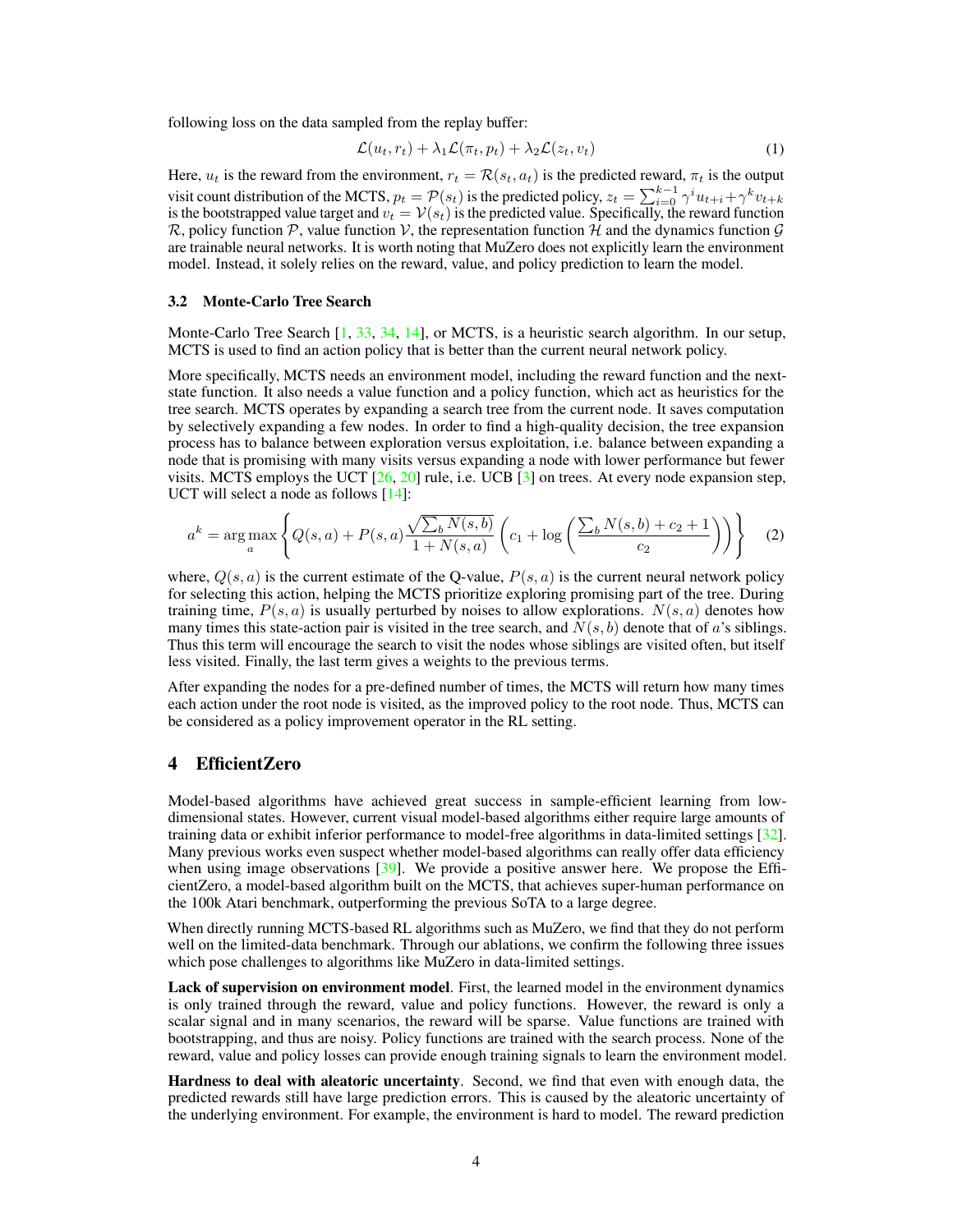errors will accumulate when expanding the MCTS tree to a large depth, resulting in sub-optimal performance in exploration and evaluation.

Off-policy issues of multi-step value. Lastly, when computing the value target, MuZero uses the multi-step reward observed in the environment. Although this allows the reward to be propagated to the value function faster, we find that it suffers from severe off-policy issues and hinders convergence in the limited data scenario.

To address the above issues, we propose the following three critical modifications, which can greatly improve performance when samples are limited.

#### 4.1 Self-Supervised Consistency Loss

In previous MCTS RL algorithms, the environment model is either given or only trained with rewards, values, and policies, which cannot provide sufficient training signals due to their scalar nature. The problem is more severe when the reward is sparse or the bootstrapped value is not accurate. The MCTS policy improvement operator heavily relies on the environment model. Thus, it is vital to have an accurate one.

We notice that the output  $\hat{s}_{t+1}$  from the dynamic function G should be the same as  $s_{t+1}$ , i.e. the output of the representation function  $H$  with input of the next observation  $o_{t+1}$  (Fig. [2\)](#page-4-0). This can help to supervise the predicted next state  $\hat{s}_{t+1}$  using the actual  $s_{t+1}$ , which is a tensor with at least a few hundred dimensions. This provides  $\hat{s}_{t+1}$  with much more training signals than the default scalar reward and value.

<span id="page-4-0"></span>

tency loss. More specifically, we adopt the recently proposed Sim-Siam [\[7\]](#page-10-9) self-supervised framework. SimSiam [\[7\]](#page-10-9) is a self-supervised method that takes two augmentation views

of the same image and pulls the output of the second branch close to that of the first branch, where the first branch is an encoder network without gradient, and the second branch is the same encoder network with the gradient and a predictor head. The predictor head can simply be a two-layer MLP.

Note that SimSiam only learns the representation of individual images, and is not aware of how different images are connected. The learned image representations of SimSiam might not be a good candidate for learning the environment transition function, since adjacent observations might be encoded to very different representation encodings. We propose a self-supervised method that learns the transition function, along with the image representation function in an end-to-end manner. Figure [2](#page-4-0) shows our method. Since we aim to learn the transition between adjacent observations, we pull  $o_t$ and  $o_{t+1}$  close to each other. The transition function is applied after the representation of  $o_t$ , such that  $s_t$  is transformed to  $\hat{s}_{t+1}$ , which now represents the same entity as the other branch. Then both of  $s_{t+1}$  and  $\hat{s}_{t+1}$  go through a common projector network. Since  $s_{t+1}$  is potentially a more accurate description of  $o_{t+1}$  compared to  $\hat{s}_{t+1}$ , we make the  $o_{t+1}$  branch as the target branch. It is common in self-supervised learning that the second or the third layer from the last is chosen as the features for some reason. Here, we choose the outputs from the representation network or the dynamics network as the hidden states rather than those from the projector or the predictor.

The two adjacent observations provide two views of the same entity. In practice, we find that applying augmentations to observations such as a random small shift of 0-4 pixels on the image helps to further improve the learned representation quality  $[35, 32]$  $[35, 32]$  $[35, 32]$ . We also unroll the dynamic function recurrently for 5 further steps and also pull  $\hat{s}_{t+k}$  close to  $s_{t+k}$  ( $k = 1, ..., 5$ ). Please see the Appendix for more implementation details.

#### 4.2 End-To-End Prediction of the Value Prefix

In model-based learning, the agent needs to predict the future states conditioned on the current state and a series of hypothetical actions. The longer the prediction, the harder to predict it accurately, due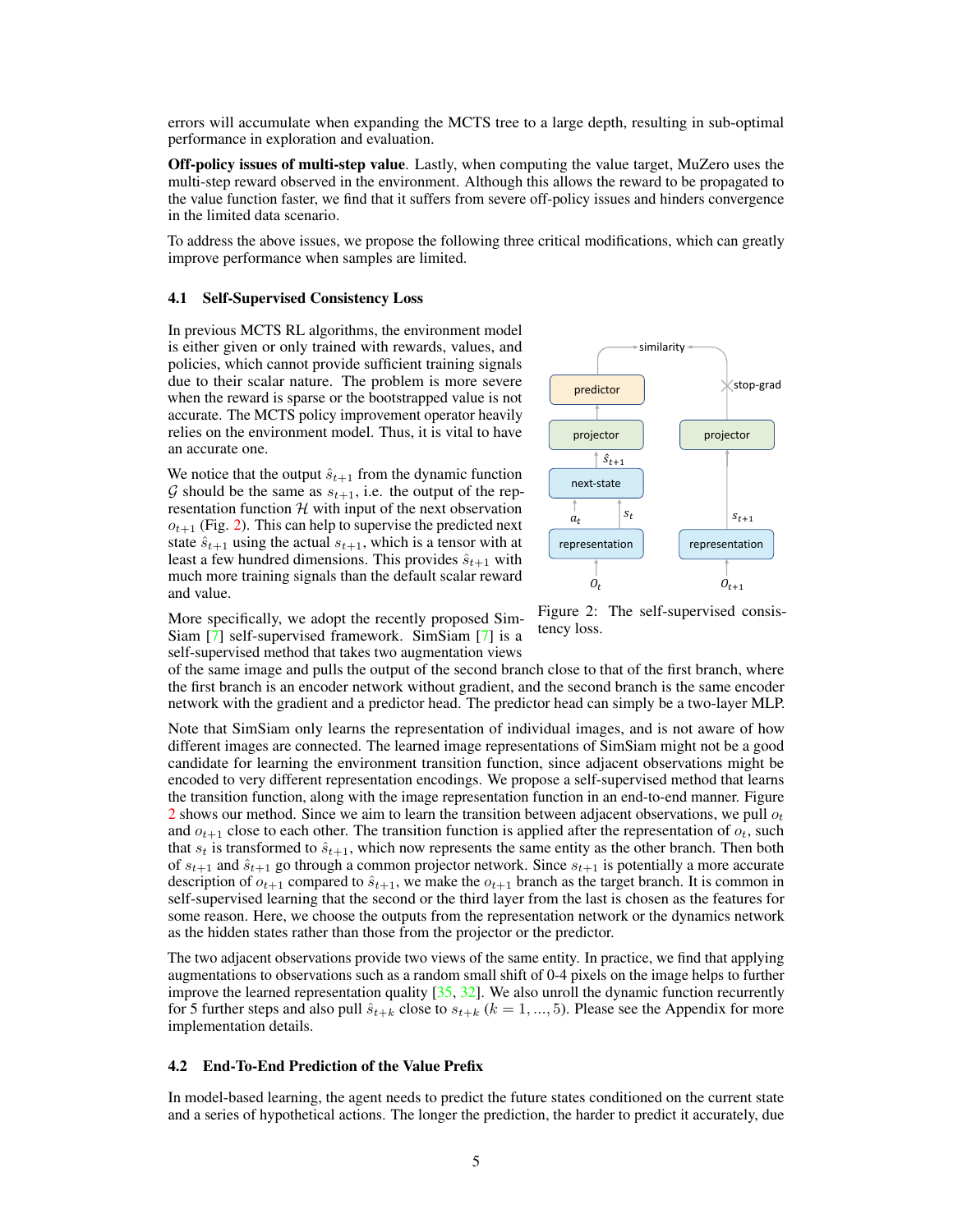to the compounding error in the recurrent rollouts. This is called the state aliasing problem. The environment model plays an important role in MCTS. The state aliasing problem harms the MCTS expansion, which will result in sub-optimal exploration as well as sub-optimal action search.

Predicting the reward from an aliased state is a hard problem. For example, as shown in Figure [3,](#page-5-0) the right agent loses the ball. If we only see the first observation, along with future actions, it is very hard both for an agent and a human to predict at which exact future timestep the player would lose a point. However, it is easy to predict the agent will miss the ball after a sufficient number of timesteps if he does not

![](_page_5_Figure_2.jpeg)

<span id="page-5-0"></span>Figure 3: A sample trajectory from the Atari Pong game. In this case, the right player didn't move and missed the ball.

move. In practice, a human will never try to predict the exact step that he loses the point but will imagine over a longer horizon and thus get a more confident prediction.

Inspired by this intuition, we propose an end-to-end method to predict the *value prefix*. We notice that the predicted reward is always used in the estimation of the Q-value  $Q(s, a)$  in UCT of Equation [2](#page-3-0)

$$
Q(s_t, a) = \sum_{i=0}^{k-1} \gamma^i r_{t+i} + \gamma^k v_{t+k}
$$
 (3)

, where  $r_{t+i}$  is the reward predicted from unrolled state  $\hat{s}_{t+i}$ . We name the sum of rewards  $\sum_{i=0}^{k-1} \gamma^i r_{t+i}$  as the value prefix, since it is used as a prefix in the later Q-value computation.

We propose to predict value prefix from the unrolled states  $(s_t, \hat{s}_{t+1}, \dots, \hat{s}_{t+k-1})$  in an end-to-end manner, i.e. value-prefix =  $f(s_t, \hat{s}_{t+1}, \dots, \hat{s}_{t+k-1})$ . Here f is some neural network architecture that takes in a variable number of inputs and outputs a scalar. We choose the LSTM in our experiment. During the training time, the LSTM is supervised at every time step, since the value prefix can be computed whenever a new state comes in. This per-step rich supervision allows the LSTM can be trained well even with limited data. Compared with the naive per step reward prediction and summation approach, the end-to-end value prefix prediction is more accurate, because it can automatically handle the intermediate state aliasing problem. See Experiment Section [5.3](#page-9-0) for empirical evaluations. As a result, it helps the MCTS to explore better, and thus increases the performance. See the Appendix for architectural details.

#### 4.3 Model-Based Off-Policy Correction

In MCTS RL algorithms, the value function fits the value of the current neural network policy. However, in practice as MuZero Reanalyze does, the value target is computed by sampling a trajectory from the replay buffer and computing:  $z_t = \sum_{i=0}^{k-1} \gamma^i u_{t+i} + \gamma^k v_{t+k}$ . This value target suffers from off-policy issues, since the trajectory is rolled out using an older policy, and thus the value target is no longer accurate. When data is limited, we have to reuse the data sampled from a much older policy, thus exaggerating the inaccurate value target issue.

In previous model-free settings, there is no straightforward approach to fix this issue. On the contrary, since we have a model of the environment, we can use the model to imagine an "online experience". More specifically, we propose to use rewards of a dynamic horizon  $l$  from the old trajectory, where  $l < k$  and l should be smaller if the trajectory is older. This reduces the policy divergence by fewer rollout steps. Further, we redo an MCTS search with the current policy on the last state  $s_{t+1}$  and compute the empirical mean value at the root node. This effectively corrects the off policy issue using imagined rollouts with current policy and reduces the increased bias caused by setting  $l$  less than  $k$ . Formally, we propose to use the following value target:

<span id="page-5-1"></span>
$$
z_t = \sum_{i=0}^{l-1} \gamma^i u_{t+i} + \gamma^l \nu_{t+l}^{\text{MCTS}} \tag{4}
$$

where  $l \le k$  and the older the sampled trajectory, the smaller the l.  $\nu^{\text{MCTS}}(s_{t+l})$  is the root value of the MCTS tree expanded from  $s_{t+1}$  with the current policy, as MuZero non-Reanalyze does. See the Appendix for how to choose l. In practice, the computation cost of the correction is two times on the reanalyzed side. However, the training will not be affected due to the parallel implementation.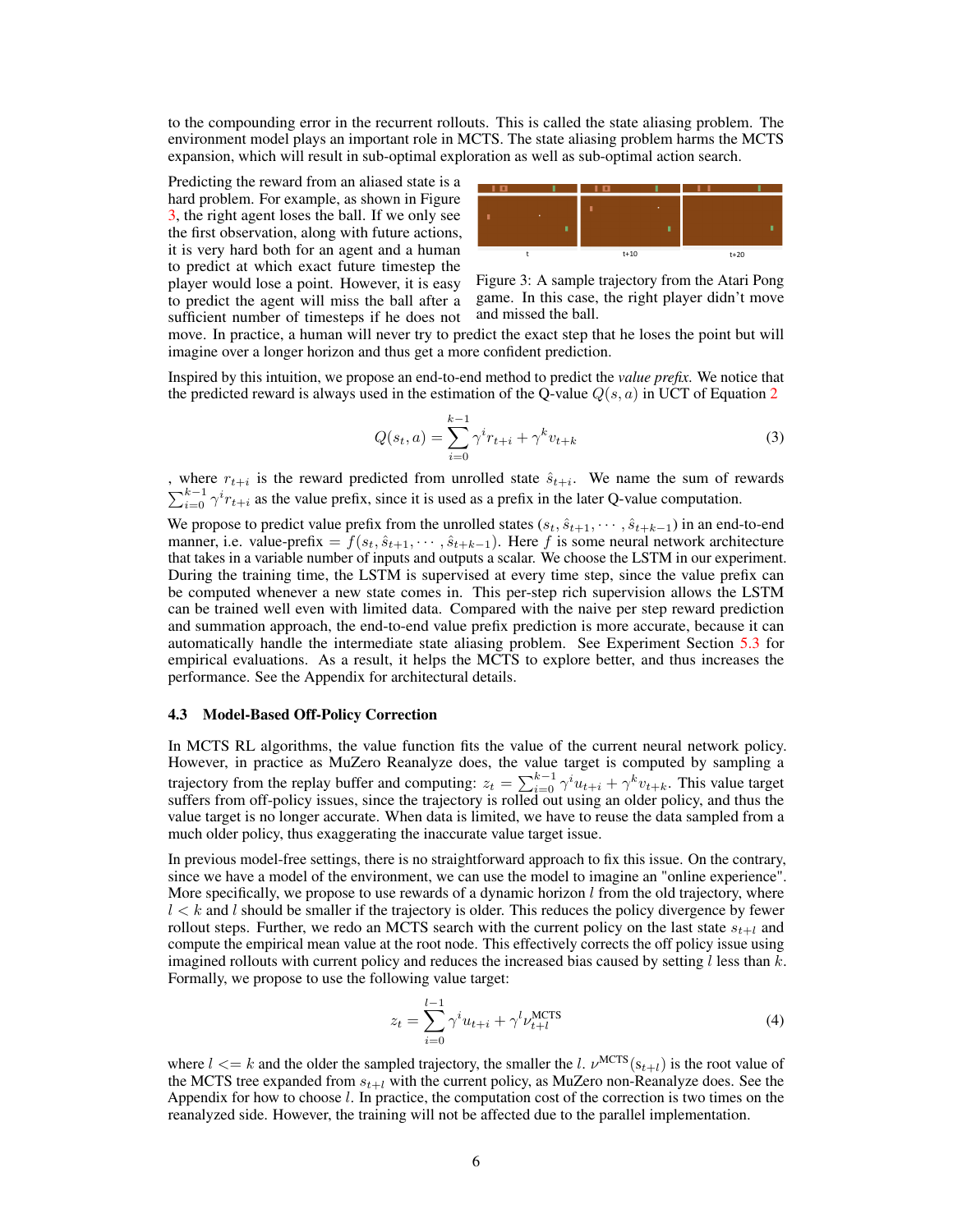# 5 Experiments

In this section, we aim to evaluate the sample efficiency of the proposed algorithm. Here, the sample efficiency is measured by the performance of each algorithm at a common, small amount of environment transitions, i.e. the better the performance, the higher the sample efficiency. More specifically, we use the Atari 100k benchmark. Intuitively, this benchmark asks the agent to learn to play Atari games within two hours of real-world game time. Additionally, we conduct some ablation studies to investigate and analyze each component on Atari 100k. To further show the sample efficiency, we apply EfficientZero to some simulated robotics environments on the DMControl 100k benchmark, which contains the same 100k environment steps.

#### 5.1 Environments

Atari 100k Atari 100k was first proposed by the SimPLe [\[18\]](#page-11-4) method, and is now used by many sample-efficient RL works, such as Srinivas et al. [\[35\]](#page-12-2), Laskin et al. [\[22\]](#page-11-1), Kostrikov et al. [\[21\]](#page-11-2), Schwarzer et al. [\[32\]](#page-11-3). The benchmark contains 26 Atari games, and the diverse set of games can effectively measure the performance of different algorithms. The benchmark allows the agent to interact with 100 thousand environment steps, i.e. 400 thousand frames due to a frameskip of 4, with each environment. 100k steps roughly correspond to 2 hours of real-time gameplay, which is far less than the usual RL settings. For example, DQN [\[24\]](#page-11-0) uses 200 million frames, which is around 925 hours of real-time gameplay. Note that the human player's performance is tested after allowing the human to get familiar with the game after 2 hours as well. We report the raw performance on each game, as well as the mean and median of the human normalized score. The human normalized score is defined as:  $(\text{score}_{\text{agent}} - \text{score}_{\text{random}})/( \text{score}_{\text{human}} - \text{score}_{\text{random}}).$ 

We compare our method to the following baselines. (1) SimPLe [\[18\]](#page-11-4), a model-based RL algorithm that learns an action conditional video prediction model and trains PPO within the learned environment. (2) OTRainbow [\[19\]](#page-11-6), which tunes the hyper-parameters of the Rainbow [\[16\]](#page-11-7) method to achieve higher sample efficiency. (3) CURL  $[35]$ , which uses contrastive learning as a side task to improve the image representation quality. (4) DrO  $[21]$ , which adds data augmentations to the input images while learning the original RL objective. (5) SPR [\[32\]](#page-11-3), the previous SoTA in Atari 100k which proposes to augment the Rainbow [\[16\]](#page-11-7) agent with data augmentations as well as a multi-step consistency loss using BYOL-style self-supervision. (6) MuZero [\[27\]](#page-11-5) with our implementations and the same hyper-parameters as EfficientZero. (7) Random Agent (8) Human performance.

DeepMind Control 100k Tassa et al. [\[37\]](#page-12-8) propose the DMControl suite, which includes some challenging visual robotics tasks with continuous action space. And some works [\[12,](#page-10-6) [35\]](#page-12-2) have benchmarked for the sample efficiency on the DMControl 100k which contains 100k environment steps data. Since the MCTS-based methods cannot deal with tasks with continuous action space, we discretize each dimension into 5 discrete slots in MuZero [\[27\]](#page-11-5) and EfficientZero. To avoid the dimension explosion, we evaluate EfficientZero in three low-dimensional tasks.

We compare our method to the following baselines. (1) Pixel SAC, which applies SAC directly to pixels. (2) SAC-AE [\[42\]](#page-12-9), which combines the SAC and an auto-encoder to handle image-based inputs. (3) State SAC, which applies SAC directly to ground truth low dimensional states rather than the pixels. (4) Dreamer  $[12]$ , which learns a world model and is trained in dreamed scenarios. (5) CURL [\[35\]](#page-12-2), the previous SoTA in DMControl 100k. (6) MuZero [\[27\]](#page-11-5) with action discretizations.

#### 5.2 Results

Table [1](#page-7-0) shows the results of EfficientZero on the Atari 100k benchmark. Normalizing our score with the score of human players, EfficientZero achieves a mean score of 1.904 and a median score of 1.160. As a reference, DQN [\[24\]](#page-11-0) achieves a mean and median performance of 2.20 and 0.959 on these 26 games. However, it is trained with 500 times more data (200 million frames). For the first time, an agent trained with only 2 hours of game data can outperform the human player in terms of the mean and median performance. Among all games, our method outperforms the human in 14 out of 26 games. Compared with the previous state-of-the-art method (SPR [\[32\]](#page-11-3)), we are 170% and 180% better in terms of mean and median score respectively.

Apart from the Atari games, EffcientZero achieves remarkable results in the simulated tasks with continuous action space. As shown in Table [2,](#page-7-1) EffcientZero outperforms CURL, the previous SoTA,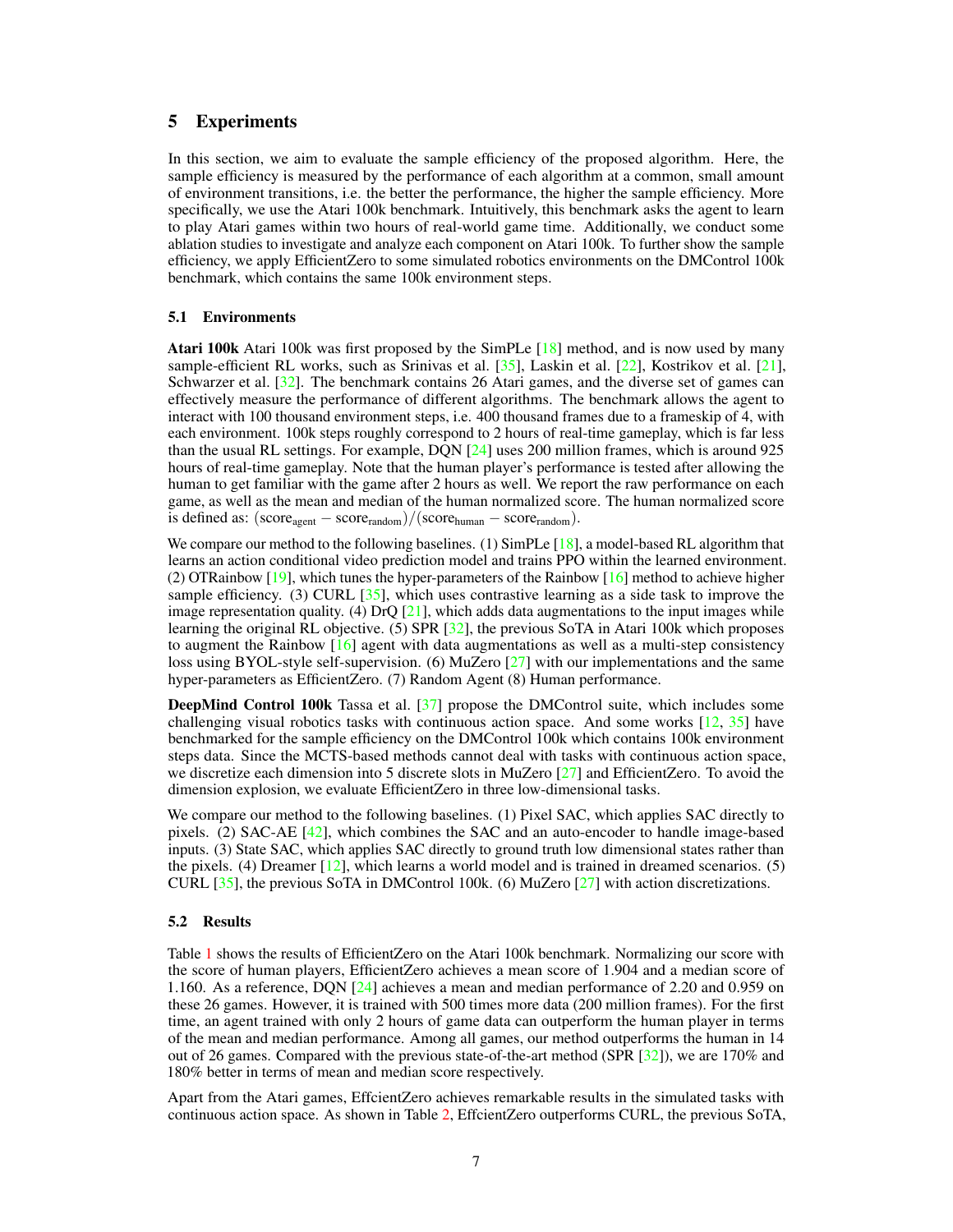to a considerable degree and keeps a smaller variance but MuZero cannot work well here. Notably, EfficientZero achieves comparable results to the state SAC, which consumes the ground truth states as input and is considered as the oracles.

<span id="page-7-0"></span>Table 1: Scores achieved on the Atari 100k benchmark (32 seeds). EfficientZero achieves superhuman performance with only 2 hours of real-time game play. Our method is 170% and 180% better than the previous SoTA performance, in mean and median human normalized score respectively.

| Game              | Random  | Human   | SimPLe  | <b>OTRainbow</b> | <b>CURL</b> | DrO     | <b>SPR</b> | MuZero  | Ours    |
|-------------------|---------|---------|---------|------------------|-------------|---------|------------|---------|---------|
| Alien             | 227.8   | 7127.7  | 616.9   | 824.7            | 558.2       | 771.2   | 801.5      | 530.0   | 1140.3  |
| Amidar            | 5.8     | 1719.5  | 88.0    | 82.8             | 142.1       | 102.8   | 176.3      | 38.8    | 101.9   |
| Assault           | 222.4   | 742.0   | 527.2   | 351.9            | 600.6       | 452.4   | 571.0      | 500.1   | 1407.3  |
| Asterix           | 210.0   | 8503.3  | 1128.3  | 628.5            | 734.5       | 603.5   | 977.8      | 1734.0  | 16843.8 |
| <b>Bank Heist</b> | 14.2    | 753.1   | 34.2    | 182.1            | 131.6       | 168.9   | 380.9      | 192.5   | 361.9   |
| <b>BattleZone</b> | 2360.0  | 37187.5 | 5184.4  | 4060.6           | 14870.0     | 12954.0 | 16651.0    | 7687.5  | 17938.0 |
| Boxing            | 0.1     | 12.1    | 9.1     | 2.5              | 1.2         | 6.0     | 35.8       | 15.1    | 44.1    |
| <b>Breakout</b>   | 1.7     | 30.5    | 16.4    | 9.8              | 4.9         | 16.1    | 17.1       | 48.0    | 406.5   |
| ChopperCmd        | 811.0   | 7387.8  | 1246.9  | 1033.3           | 1058.5      | 780.3   | 974.8      | 1350.0  | 1794.0  |
| Crazy Climber     | 10780.5 | 35829.4 | 62583.6 | 21327.8          | 12146.5     | 20516.5 | 42923.6    | 56937.0 | 80125.3 |
| Demon Attack      | 152.1   | 1971.0  | 208.1   | 711.8            | 817.6       | 1113.4  | 545.2      | 3527.0  | 13298.0 |
| Freeway           | 0.0     | 29.6    | 20.3    | 25.0             | 26.7        | 9.8     | 24.4       | 21.8    | 21.8    |
| Frostbite         | 65.2    | 4334.7  | 254.7   | 231.6            | 1181.3      | 331.1   | 1821.5     | 255.0   | 313.8   |
| Gopher            | 257.6   | 2412.5  | 771.0   | 778.0            | 669.3       | 636.3   | 715.2      | 1256.0  | 3518.5  |
| Hero              | 1027.0  | 30826.4 | 2656.6  | 6458.8           | 6279.3      | 3736.3  | 7019.2     | 3095.0  | 8530.1  |
| Jamesbond         | 29.0    | 302.8   | 125.3   | 112.3            | 471.0       | 236.0   | 365.4      | 87.5    | 459.4   |
| Kangaroo          | 52.0    | 3035.0  | 323.1   | 605.4            | 872.5       | 940.6   | 3276.4     | 62.5    | 962.0   |
| Krull             | 1598.0  | 2665.5  | 4539.9  | 3277.9           | 4229.6      | 4018.1  | 3688.9     | 4890.8  | 6047.0  |
| Kung Fu Master    | 258.5   | 22736.3 | 17257.2 | 5722.2           | 14307.8     | 9111.0  | 13192.7    | 18813.0 | 31112.5 |
| Ms Pacman         | 307.3   | 6951.6  | 1480.0  | 941.9            | 1465.5      | 960.5   | 1313.2     | 1265.6  | 1387.0  |
| Pong              | $-20.7$ | 14.6    | 12.8    | 1.3              | $-16.5$     | $-8.5$  | $-5.9$     | $-6.7$  | 20.6    |
| Private Eye       | 24.9    | 69571.3 | 58.3    | 100.0            | 218.4       | $-13.6$ | 124.0      | 56.3    | 100.0   |
| Obert             | 163.9   | 13455.0 | 1288.8  | 509.3            | 1042.4      | 854.4   | 669.1      | 3952.0  | 15458.1 |
| Road Runner       | 11.5    | 7845.0  | 5640.6  | 2696.7           | 5661.0      | 8895.1  | 14220.5    | 2500.0  | 18512.5 |
| Seaquest          | 68.4    | 42054.7 | 683.3   | 286.9            | 384.5       | 301.2   | 583.1      | 208.0   | 1020.5  |
| Up N Down         | 533.4   | 11693.2 | 3350.3  | 2847.6           | 2955.2      | 3180.8  | 28138.5    | 2896.9  | 16095.7 |
| Normed Mean       | 0.000   | 1.000   | 0.443   | 0.264            | 0.381       | 0.357   | 0.704      | 0.562   | 1.904   |
| Normed Median     | 0.000   | 1.000   | 0.144   | 0.204            | 0.175       | 0.268   | 0.415      | 0.227   | 1.160   |

<span id="page-7-1"></span>Table 2: Scores achieved by EfficientZero (mean & standard deviation for 10 seeds) and some baselines on some low-dimensional environments on the DMControl 100k benchmark. EfficientZero achieves state-of-art performance and comparable results to the state-based SAC.

| Task               | CURL          | <b>Dreamer</b> | MuZero          | SAC-AE     | Pixel SAC  | State SAC  | EfficientZero |
|--------------------|---------------|----------------|-----------------|------------|------------|------------|---------------|
| Cartpole, Swingup  | $582 \pm 146$ | $326 \pm 27$   | $218.5 \pm 122$ | $311 + 11$ | $419+40$   | $835+22$   | $813+19$      |
| Reacher, Easy      | $538 + 233$   | $314 + 155$    | $493 + 145$     | $274 + 14$ | $145 + 30$ | $746 + 25$ | $952 + 34$    |
| Ball in cup, Catch | $769 \pm 43$  | $246 + 174$    | $542 + 270$     | $391 + 82$ | $312+63$   | $746 + 91$ | $942 + 17$    |

# 5.3 Ablations

In Section [4,](#page-3-1) we discuss three issues that prevent MuZero from achieving high performance when data is limited: (1) the lack of environment model supervision, (2) the state aliasing issue, and (3) the off-policy target value issue. We propose three corresponding approaches to fix those issues and demonstrate the usefulness of the combination of those approaches on a wide range of 26 Atari games. In this section, we will analyze each component individually.

Each Component Firstly, we do an ablation study by removing the three components from our full model one at a time. As shown in Table [3,](#page-8-0) we find that removing any one of the three components will lead to a performance drop compared to our full model. Furthermore, the richer learning signals are the aspect Muzero lacks most in the low-data regime as the largest performance drop is from the version without consistency supervision. As for the performance in the high-data regime, We find that the temporal consistency can significantly accelerate the training. The value prefix seems to be helpful during the early learning process, but not as much in the later stage. The off-policy correction is not necessary as it is specifically designed under limited data.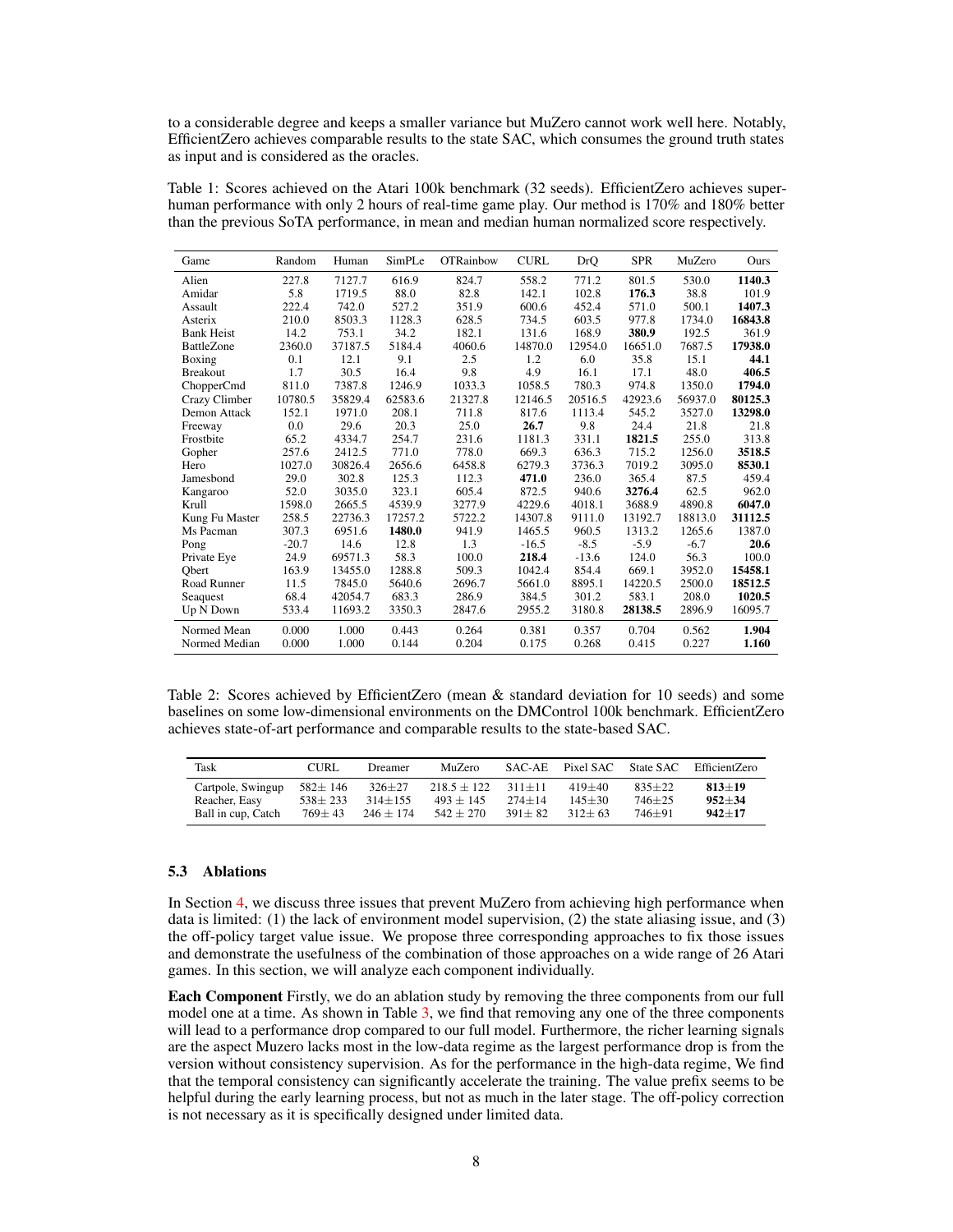<span id="page-8-0"></span>Table 3: Ablations of the self-supervised consistency, end-to-end value prefix and model-based off-policy correction. We remove one component at a time and evaluate the corresponding version on the 26 Atari games. Each component matters and the consistency one is the most significant. The detailed results are attached in the Appendix .

![](_page_8_Figure_1.jpeg)

<span id="page-8-1"></span>Figure 4: Evaluations of image reconstructions based on latent states extracted from the model with or without self-supervised consistency. The predicted next states with consistency can basically be reconstructed into observations while the ones without consistency cannot.

Temporal Consistency As the version without self-supervised consistency cannot work well in most of the games, we attempt to dig into the reason for such phenomenon. We design a decoder  $D$  to reconstruct the original observations, taking the latent states as inputs. Specifically, the architecture of  $D$  and the  $H$  are symmetrical, which means that all the convolutional layers are replaced by deconvolutional layers in  $D$  and the order of the layers are reversed in  $D$ . Therefore,  $H$  is an encoder to obtain state  $s_t$  from observation  $o_t$  and D tries to decode the  $o_t$  from  $s_t$ . In this ablation, we freeze all parameters of the trained EfficientZero network with or without consistency respectively and the reconstructed results are shown in different columns of Figure [4.](#page-8-1) We regard the decoder as a tool to visualize the current states and unrolled states, shown in different rows of Figure [4.](#page-8-1) Here we note that  $\mathcal{M}_{con}$  is the trained EfficientZero model with consistency and  $\mathcal{M}_{non}$  is the one without consistency.

As shown in Figure [4,](#page-8-1) in terms of the current state  $s_t$ , the observation is reconstructed well enough in the two versions. However, it is remarkable that the the decoder given  $\mathcal{M}_{\text{non}}$  can not reconstruct images from the unrolled predicted states  $\hat{s}_{t+k}$  while the one given  $\mathcal{M}_{con}$  can reconstruct the basic observations.

To sum up, there are some distributional shifts between the latent states from the representation network and the states from the dynamics function without consistency. The consistency component can reduce the shift and provide more supervision for training the dynamics network.

**Value Prefix** We further validate our assumptions in the end-to-end learning of value prefix, i.e. the state aliasing problem will cause difficulty in predicting the reward, and end-to-end learning of value prefix can alleviate this phenomenon.

To fairly compare directly predicting the reward versus end-to-end learning of the value prefix, we need to control for the dataset that both methods are trained on. Since during the RL training, the dataset distribution is determined by the method, we opt to load a half-trained Pong model and rollout total 100k steps as the common static dataset. We split this dataset into a training set and a validation set. Then we run both the direct reward prediction and the value prefix method on the training split.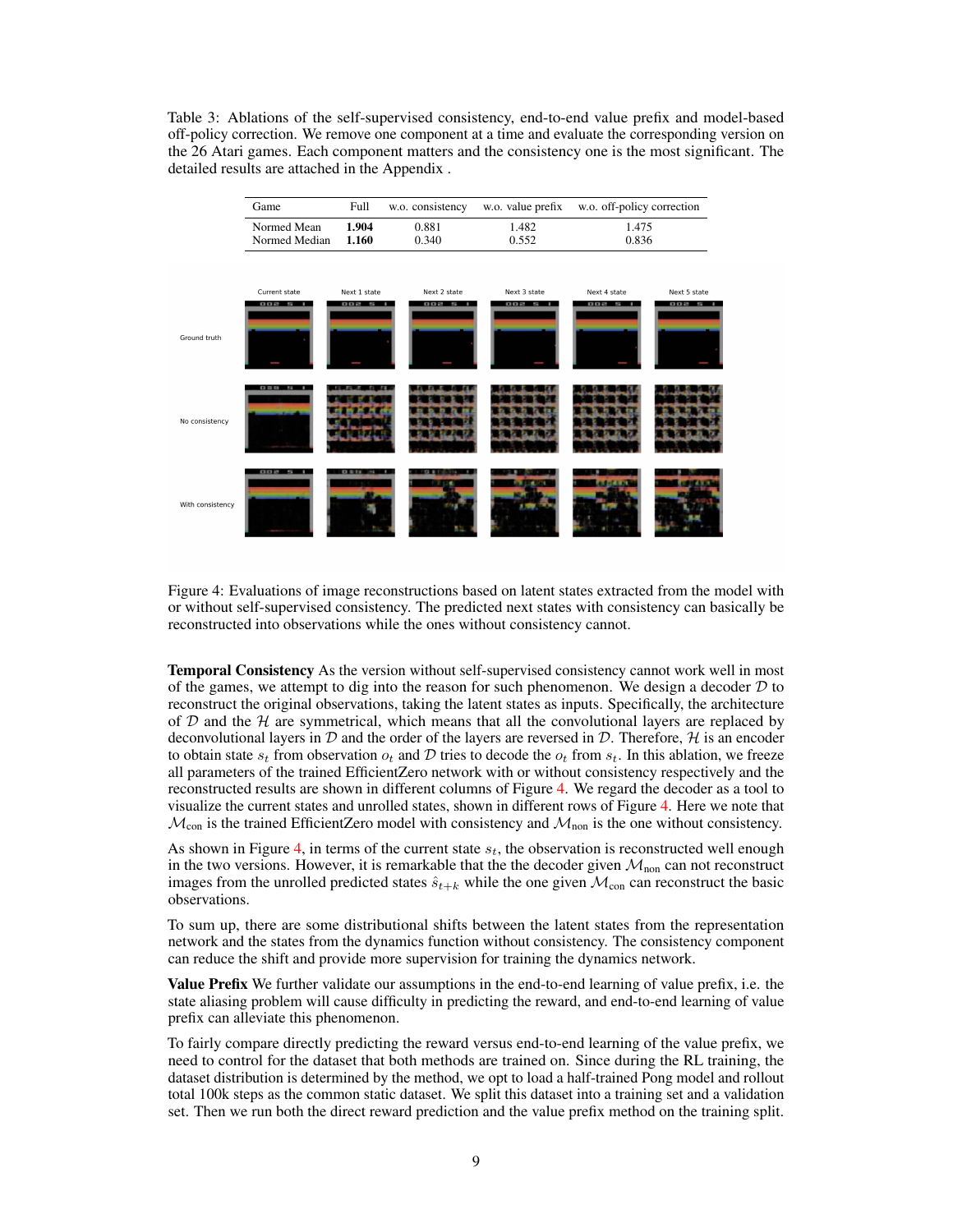As shown in Figure [5,](#page-9-0) we find that the direct reward prediction method has lower losses on the training set. However, the value prefix's validation error is much smaller when unrolled for 5 steps. This shows that the value prefix method avoids overfitting the hard reward prediction problem, and thus it can reduce the state aliasing problem, reaching a better generalization performance.

![](_page_9_Figure_1.jpeg)

<span id="page-9-0"></span>Figure 5: Training and validation losses of direct reward prediction method and the value prefix method.

#### Off-Policy Correction To prove

the effectiveness of the off-policy correction component, we compare the error between the target values and the ground truth values with or without off-policy correction. Specifically, the ground truth values are estimated by Monte Carlo sampling.

We train a model for the game UpNDown with total 100k training steps, and collect the trajectories at different training stages respectively (20k, 40k, ..., 100k steps). Then we calculate the ground truth values with the final model. We choose the trajectories at the same stage (20k) and use the final model to evaluate the target values with or without off-policy correction, following the Equation [4.](#page-5-1) We evaluate the L1 error of the target values and the ground truth, as shown in Table [4.](#page-9-1) The error of unrolled next 5 states means the average error of the unrolled 1-5 states with dynamics network from current states. The error is smaller in both current states and the unrolled states with off-policy correction. Thus, the correction component does reduce the bias caused by the off-policy issue.

<span id="page-9-1"></span>Table 4: Ablations of the off-policy correction: L1 error of the target values versus the ground truth values. Take UpNDown as an example.

| <b>States</b>                  | Current state | Unrolled next 5 states (Avg.) All states (Avg.) |       |
|--------------------------------|---------------|-------------------------------------------------|-------|
| Value error without correction | 0.765         | 0.636                                           | 0.657 |
| Value error with correction    | 0.533         | 0.576                                           | 0.569 |

Furthermore, we also ablate the value error of the trajectories at distinct stages in Table [5.](#page-9-2) We can find that the value error becomes smaller as the trajectories are fresher. This indicates that the off-policy issue is severe due to the staleness of the data. More significantly, the off-policy correction can provide more accurate target value estimation for the trajectories at distinct time-steps as all the errors with correction shown in the table are smaller than those without correction at the same stage.

<span id="page-9-2"></span>Table 5: Ablations of the off-policy correction: Average L1 error of the values of the trajectories at distinct stages. Take UpNDown as an example.

| Stages of trajectories         | 20k   | 40k   | 60k   | 80k   | 100k  |
|--------------------------------|-------|-------|-------|-------|-------|
| Value error without correction | 0.657 | 0.697 | 0.628 | 0.574 | 0.441 |
| Value error with correction    | 0.569 | 0.552 | 0.537 | 0.488 | 0.397 |

# 6 Discussion

In this paper, we propose a sample-efficient model-based method EfficientZero. It achieves superhuman performance on the Atari games with as little as 2 hours of the gameplay experience and state-of-the-art performance on some DMControl tasks. Apart from the full results, we do detailed ablation studies to examine the effectiveness of the proposed components. This work is one step towards running RL in the physical world with complex sensory inputs. In the future, we plan to extend it to more directions, such as a better design for the continuous action space. And we also plan to study the acceleration of MCTS and how to combine this framework with life-long learning.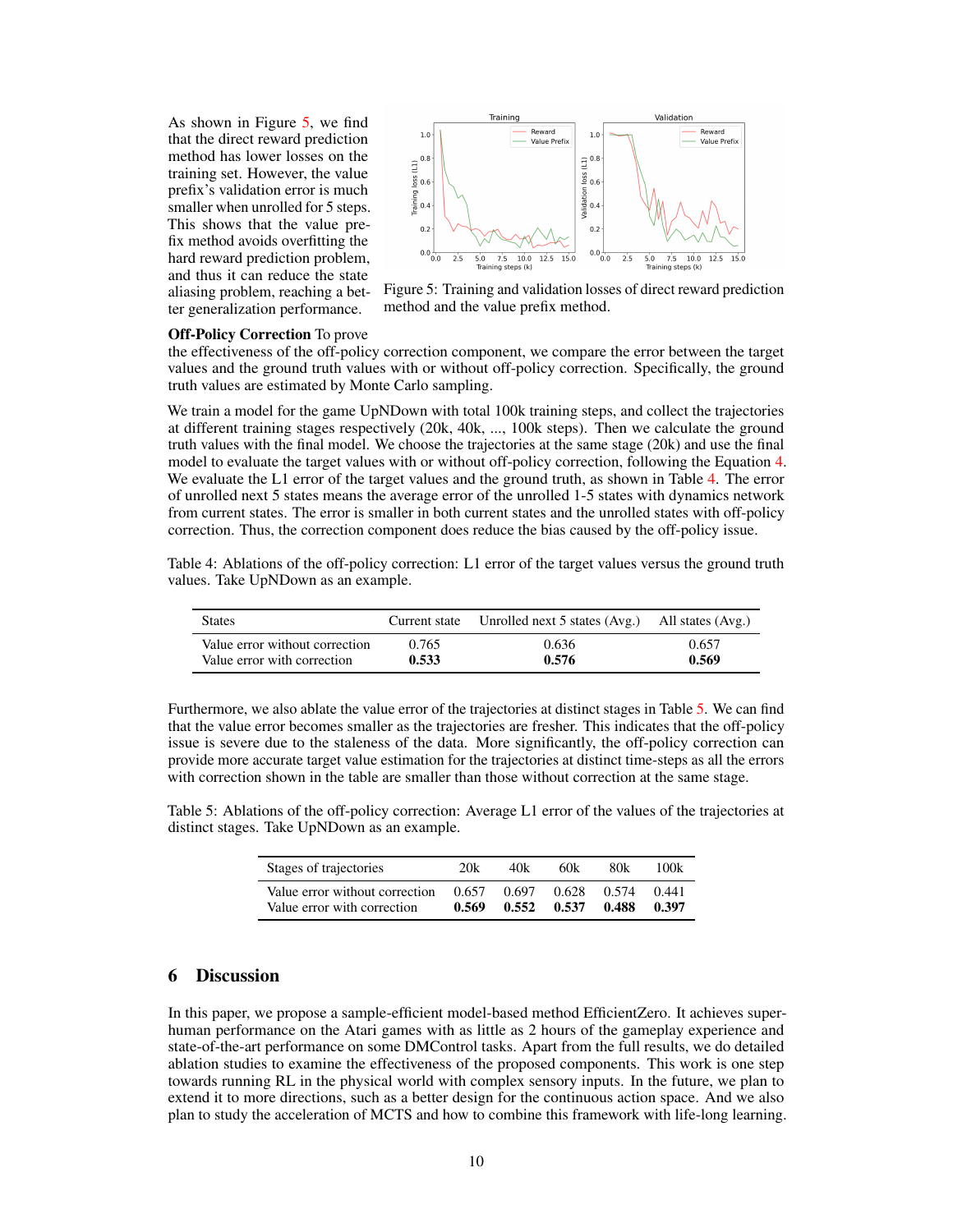## Acknowledgments and Disclosure of Funding

This work is supported by the Ministry of Science and Technology of the People's Republic of China, the 2030 Innovation Megaprojects "Program on New Generation Artificial Intelligence" (Grant No. 2021AAA0150000).

# References

- <span id="page-10-13"></span>[1] Bruce Abramson. *The expected-outcome model of two-player games*. Morgan Kaufmann, 2014.
- <span id="page-10-12"></span>[2] Kavosh Asadi, Dipendra Misra, Seungchan Kim, and Michel L Littman. Combating the compounding-error problem with a multi-step model. *arXiv preprint arXiv:1905.13320*, 2019.
- <span id="page-10-14"></span>[3] Peter Auer, Nicolo Cesa-Bianchi, and Paul Fischer. Finite-time analysis of the multiarmed bandit problem. *Machine learning*, 47(2):235–256, 2002.
- <span id="page-10-4"></span>[4] Marc G Bellemare, Yavar Naddaf, Joel Veness, and Michael Bowling. The arcade learning environment: An evaluation platform for general agents. *Journal of Artificial Intelligence Research*, 47:253–279, 2013.
- <span id="page-10-0"></span>[5] Christopher Berner, Greg Brockman, Brooke Chan, Vicki Cheung, Przemysław D˛ebiak, Christy Dennison, David Farhi, Quirin Fischer, Shariq Hashme, Chris Hesse, et al. Dota 2 with large scale deep reinforcement learning. *arXiv preprint arXiv:1912.06680*, 2019.
- <span id="page-10-7"></span>[6] Ting Chen, Simon Kornblith, Mohammad Norouzi, and Geoffrey Hinton. A simple framework for contrastive learning of visual representations. In *International conference on machine learning*, pages 1597–1607. PMLR, 2020.
- <span id="page-10-9"></span>[7] Xinlei Chen and Kaiming He. Exploring simple siamese representation learning. *arXiv preprint arXiv:2011.10566*, 2020.
- <span id="page-10-1"></span>[8] Kurtland Chua, Roberto Calandra, Rowan McAllister, and Sergey Levine. Deep reinforcement learning in a handful of trials using probabilistic dynamics models. *arXiv preprint arXiv:1805.12114*, 2018.
- <span id="page-10-11"></span>[9] Joery A de Vries, Ken S Voskuil, Thomas M Moerland, and Aske Plaat. Visualizing muzero models. *arXiv preprint arXiv:2102.12924*, 2021.
- <span id="page-10-2"></span>[10] Marc Deisenroth and Carl E Rasmussen. Pilco: A model-based and data-efficient approach to policy search. In *Proceedings of the 28th International Conference on machine learning (ICML-11)*, pages 465–472. Citeseer, 2011.
- <span id="page-10-10"></span>[11] Jean-Bastien Grill, Florian Strub, Florent Altché, Corentin Tallec, Pierre H Richemond, Elena Buchatskaya, Carl Doersch, Bernardo Avila Pires, Zhaohan Daniel Guo, Mohammad Gheshlaghi Azar, et al. Bootstrap your own latent: A new approach to self-supervised learning. *arXiv preprint arXiv:2006.07733*, 2020.
- <span id="page-10-6"></span>[12] Danijar Hafner, Timothy Lillicrap, Jimmy Ba, and Mohammad Norouzi. Dream to control: Learning behaviors by latent imagination. *arXiv preprint arXiv:1912.01603*, 2019.
- <span id="page-10-5"></span>[13] Danijar Hafner, Timothy Lillicrap, Ian Fischer, Ruben Villegas, David Ha, Honglak Lee, and James Davidson. Learning latent dynamics for planning from pixels. In *International Conference on Machine Learning*, pages 2555–2565. PMLR, 2019.
- <span id="page-10-3"></span>[14] Danijar Hafner, Timothy Lillicrap, Mohammad Norouzi, and Jimmy Ba. Mastering atari with discrete world models. *arXiv preprint arXiv:2010.02193*, 2020.
- <span id="page-10-8"></span>[15] Kaiming He, Haoqi Fan, Yuxin Wu, Saining Xie, and Ross Girshick. Momentum contrast for unsupervised visual representation learning. In *Proceedings of the IEEE/CVF Conference on Computer Vision and Pattern Recognition*, pages 9729–9738, 2020.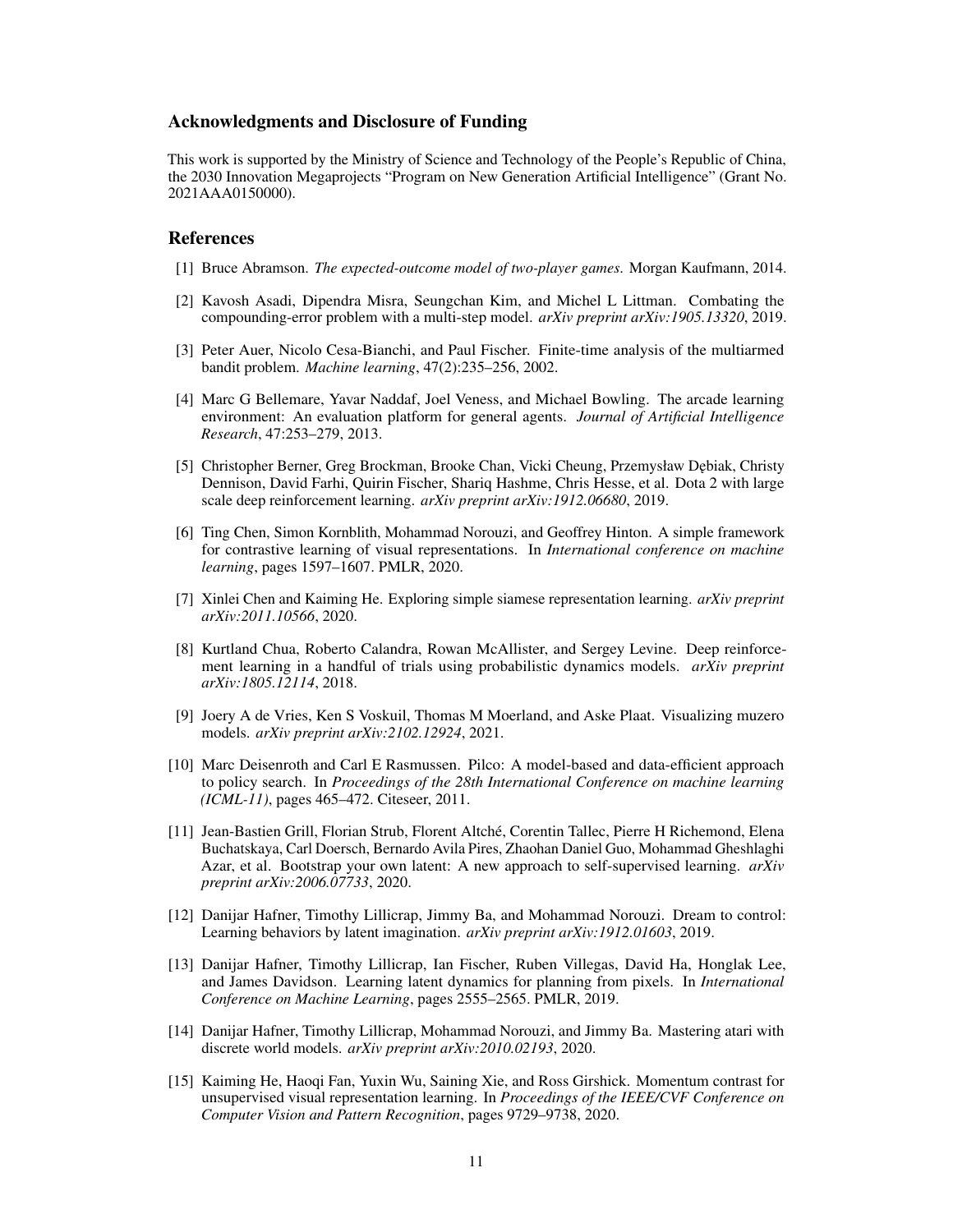- <span id="page-11-7"></span>[16] Matteo Hessel, Joseph Modayil, Hado Van Hasselt, Tom Schaul, Georg Ostrovski, Will Dabney, Dan Horgan, Bilal Piot, Mohammad Azar, and David Silver. Rainbow: Combining improvements in deep reinforcement learning. In *Proceedings of the AAAI Conference on Artificial Intelligence*, volume 32, 2018.
- <span id="page-11-12"></span>[17] Thomas Hubert, Julian Schrittwieser, Ioannis Antonoglou, Mohammadamin Barekatain, Simon Schmitt, and David Silver. Learning and planning in complex action spaces. *arXiv preprint arXiv:2104.06303*, 2021.
- <span id="page-11-4"></span>[18] Lukasz Kaiser, Mohammad Babaeizadeh, Piotr Milos, Blazej Osinski, Roy H Campbell, Konrad Czechowski, Dumitru Erhan, Chelsea Finn, Piotr Kozakowski, Sergey Levine, et al. Modelbased reinforcement learning for atari. *arXiv preprint arXiv:1903.00374*, 2019.
- <span id="page-11-6"></span>[19] Kacper Kielak. Do recent advancements in model-based deep reinforcement learning really improve data efficiency? *arXiv preprint arXiv:2003.10181*, 2020.
- <span id="page-11-16"></span>[20] Levente Kocsis and Csaba Szepesvári. Bandit based monte-carlo planning. In *European conference on machine learning*, pages 282–293. Springer, 2006.
- <span id="page-11-2"></span>[21] Ilya Kostrikov, Denis Yarats, and Rob Fergus. Image augmentation is all you need: Regularizing deep reinforcement learning from pixels. *arXiv preprint arXiv:2004.13649*, 2020.
- <span id="page-11-1"></span>[22] Michael Laskin, Kimin Lee, Adam Stooke, Lerrel Pinto, Pieter Abbeel, and Aravind Srinivas. Reinforcement learning with augmented data. *arXiv preprint arXiv:2004.14990*, 2020.
- <span id="page-11-9"></span>[23] Timothy P Lillicrap, Jonathan J Hunt, Alexander Pritzel, Nicolas Heess, Tom Erez, Yuval Tassa, David Silver, and Daan Wierstra. Continuous control with deep reinforcement learning. *arXiv preprint arXiv:1509.02971*, 2015.
- <span id="page-11-0"></span>[24] Volodymyr Mnih, Koray Kavukcuoglu, David Silver, Andrei A Rusu, Joel Veness, Marc G Bellemare, Alex Graves, Martin Riedmiller, Andreas K Fidjeland, Georg Ostrovski, et al. Human-level control through deep reinforcement learning. *nature*, 518(7540):529–533, 2015.
- <span id="page-11-8"></span>[25] Volodymyr Mnih, Adria Puigdomenech Badia, Mehdi Mirza, Alex Graves, Timothy Lillicrap, Tim Harley, David Silver, and Koray Kavukcuoglu. Asynchronous methods for deep reinforcement learning. In *International conference on machine learning*, pages 1928–1937. PMLR, 2016.
- <span id="page-11-15"></span>[26] Christopher D Rosin. Multi-armed bandits with episode context. *Annals of Mathematics and Artificial Intelligence*, 61(3):203–230, 2011.
- <span id="page-11-5"></span>[27] Julian Schrittwieser, Ioannis Antonoglou, Thomas Hubert, Karen Simonyan, Laurent Sifre, Simon Schmitt, Arthur Guez, Edward Lockhart, Demis Hassabis, Thore Graepel, et al. Mastering atari, go, chess and shogi by planning with a learned model. *Nature*, 588(7839):604–609, 2020.
- <span id="page-11-13"></span>[28] Julian Schrittwieser, Thomas Hubert, Amol Mandhane, Mohammadamin Barekatain, Ioannis Antonoglou, and David Silver. Online and offline reinforcement learning by planning with a learned model. *arXiv preprint arXiv:2104.06294*, 2021.
- <span id="page-11-10"></span>[29] John Schulman, Sergey Levine, Pieter Abbeel, Michael Jordan, and Philipp Moritz. Trust region policy optimization. In *International conference on machine learning*, pages 1889–1897. PMLR, 2015.
- <span id="page-11-14"></span>[30] John Schulman, Philipp Moritz, Sergey Levine, Michael Jordan, and Pieter Abbeel. Highdimensional continuous control using generalized advantage estimation. *arXiv preprint arXiv:1506.02438*, 2015.
- <span id="page-11-11"></span>[31] John Schulman, Filip Wolski, Prafulla Dhariwal, Alec Radford, and Oleg Klimov. Proximal policy optimization algorithms. *arXiv preprint arXiv:1707.06347*, 2017.
- <span id="page-11-3"></span>[32] Max Schwarzer, Ankesh Anand, Rishab Goel, R Devon Hjelm, Aaron Courville, and Philip Bachman. Data-efficient reinforcement learning with self-predictive representations.